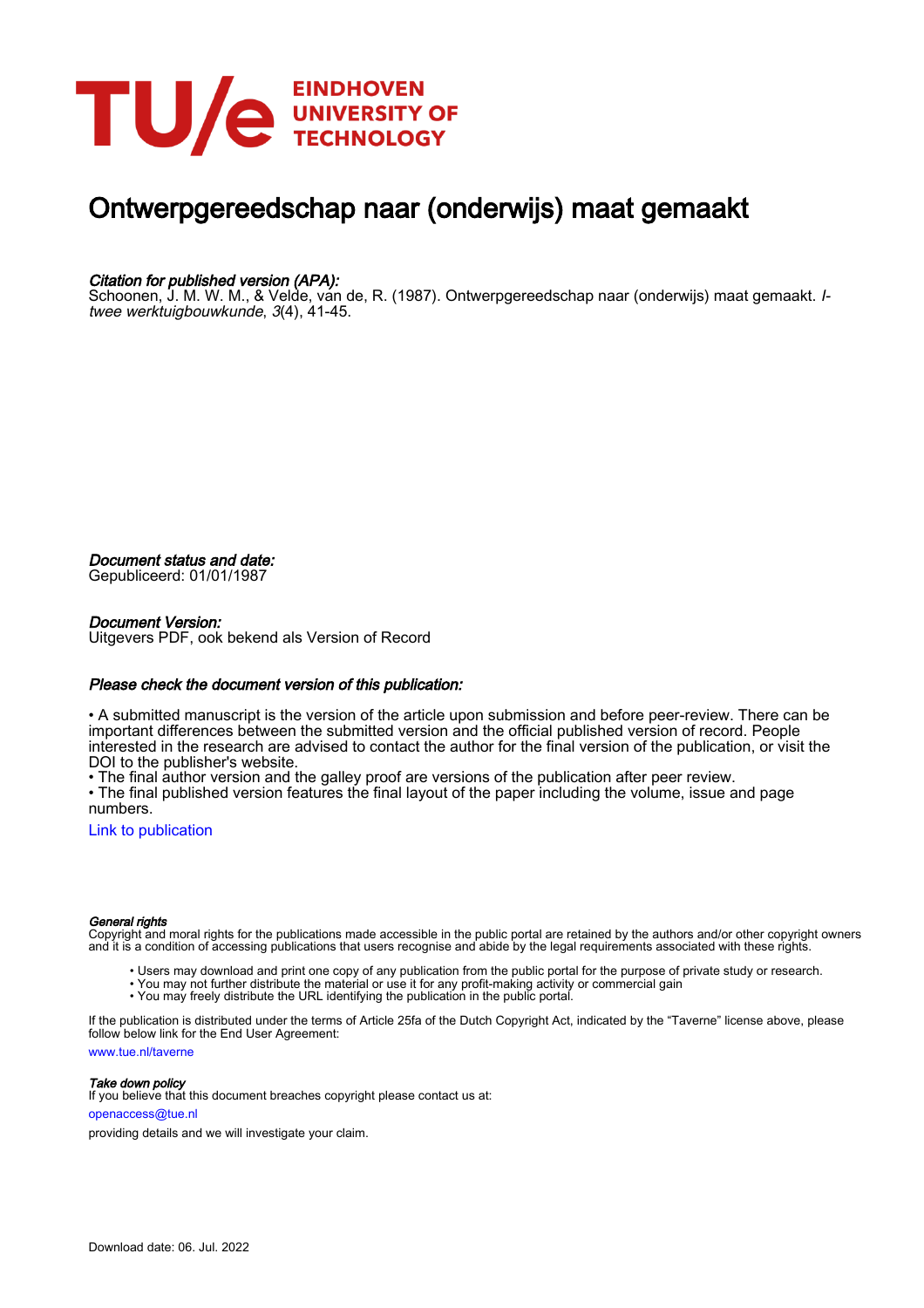# Ontwerpgereedschap naar (onderwijs) maat gemaakt

Studenten Werktuigbouwkunde aan de TU Eindhoven maken in een prakticummiddag kennis met een computerprogramma waarmee een deel van de ontwerpprocedure van een warmtewisselaar kan worden Joorlopen. Het programma is ingericht zoals een professioneel ontwerper zou willen. Juist die eigenschap blijkt in de praktijk zeer gunstig te zijn voor het bereiken van het beoogde onderwijsdoel: inzicht geven in de eigenschappen van een warmtewisselaar en de manier waarop de ontwerper die kan beïnvloeden. Aan het einde van elke prakticummiddag blijkt dit door vrijwel alle deelnemers te worden gewaardeerd. De auteurs beschrijven in dit artikel de structuur van het programma.

n het onderwijsprogramma van de faculteit Werktuigbouwkunde van de TUE wordt onder meer het vak Warmtetechnische constructies" geleven. Daarbij hoort een prakticum vaarin de studenten kennis maken met le produktie van warmte in de vorm an heet water in het centrale ketelhuis wan de TUE en het transport daarvan en behoeve van de centrale verwarning van de universiteitsgebouwen. Het primaire hete water van ongeveer 130 graden C wordt naar onderstations getränsporteerd waar warmtewisseaars staan voor de verdeling van de<br>warmte over verschillende gebouwen. Een deel van het prakticum bestaat uit het in de praktijk meten van onder meer het ketelrendement, het verbruikte pompvermogen en de werking van een warmtewisselaar in een van de onderstations.

Het practicum getiteld: "Ontwerpoefening bij de grondslagen van de apparatenbouw", beslaat in totaal acht middagen. Een van de middagen is bestemd om de studenten te laten kennismaken met moderne computergesteunde ontwerpmethoden. Over het daarvoor gebruikte computerprogramma gaat dit artikel.

R. van de Velde J.M.W.M. Schoonen



Ing. R. van de Velde is medewerker in de vakgroep WOP van de Technische Universiteit Eindhoven in de sectie Fabrieks- en Apparatenbouw onder leiding van prof.ir. J.K. Nieuwenhuizen Ing. J.M.W.M. Schoonen is medewerker in de vakgroep WOP<br>van de Technische Universiteit Eindhoven in de sectie Energietechniek onder leiding van prof.ir. C.W.J. Koppen.

87

| $WW-TYPE: 1$<br>ONTWERPGEGEVENS:                                                                                                                                             | PIJPZIJDE                                                                            | ROMPZIJDE                                                                                |
|------------------------------------------------------------------------------------------------------------------------------------------------------------------------------|--------------------------------------------------------------------------------------|------------------------------------------------------------------------------------------|
| gem. dynamische viscositeit<br>gem. warmtegeleidingscoef. medium : 6.900E-01 6.700E-01 W/m.K<br>warmtegeleidingscoef. pijpwandmat.:<br>vervuilingsfactor                     |                                                                                      | : $2.600E-04$ 3.000E-04 kg/m.s<br>5.000E 01 W/m.K<br>6.000E 03 W/m2.K                    |
| getal van Reynolds<br>getal van Prandtl<br>getal van Nusselt<br>warmteoverdrachtscoefficient<br>warmtedoorgangscoef. (uitw. VO)<br>inwendig VO pijpen<br>uitwendig VO pijpen | $\therefore$ 7.159E 04<br>: 1.590E 00 1.885E 00<br>: 2.210E 02<br>: 8471.35<br>33.16 | 8.218E 04<br>1.729E 02<br>3219.98 W/m2.K<br>1588.71 W/m2.K<br>m <sub>2</sub><br>36.85 m2 |
| rechte pijplengte in een been van de U-vorm:<br>gemiddelde bochtlengte                                                                                                       |                                                                                      | 7587.02 mm<br>258.83 mm                                                                  |
| Hydraulische diameter rompzijde Dhydr: 0.036 m<br>Gebruikte formules geldig voor 0.012 < Dhydr < 0.050 [m]                                                                   |                                                                                      |                                                                                          |

Fig. 7. Overzicht van de in werkgebied LENGTEBEREKENING relevante gegevens.



Fig. 1. Warmtewisselaar van het haarspeldtype ("Shell and Tube") zonder keerschotten met aan de pijpzijde twee passages (een heen en een terug) en aan de rompzijde ook twee passages. Pijpenpatroon: gelijkzijdige driehoek.

#### Warmtewisselaarontwerp

Voor een goed begrip van het doel van het computerprogramma gaan we terug<br>naar het jaar 1971. Tot dat jaar werd het ontwerpen van een warmtewisselaar geoefend aan de hand van een soort invulformulier. Door middel van handberekeningen werd een aantal bij het ontwerp benodigde grootheden in een tevoren vastgestelde volgorde berekend. Eenmaal ingevuld was zo'n formulier een verzameling samenhangende gegevens die samen het ontwerpresultaat vormden.

Ontwerpers onder de lezers zullen vertrouwd zijn met het gezegde: "Ontwerpen doe je met een vlakgom'' en zullen de juistheid daarvan hebben ervaren. In die trant is ook het prakticum ingericht. Het is de bedoeling dat de deelnemers ervaren hoe het ontwerpresultaat aan gestelde eisen kan worden aangepast.

Het aanpassen van de gegevens op de formulieren aan wijzigingen in het ontwerp, gaf aanleiding tot het gedeeltelijk overschrijven van ongewijzigde gegevens van een oud op een nieuw formulier en herhalen van berekeningen met gewijzigde getallen. Deze praktijk was zo arbeidsintensief dat de aandacht van het onderwijsdoel werd afgeleid. Kortom: dit prakticum was een goed onderwerp om er een rekenautomaat met een er aan gekoppelde printer bij in te schakelen.

Het was de tijd dat een programmeer-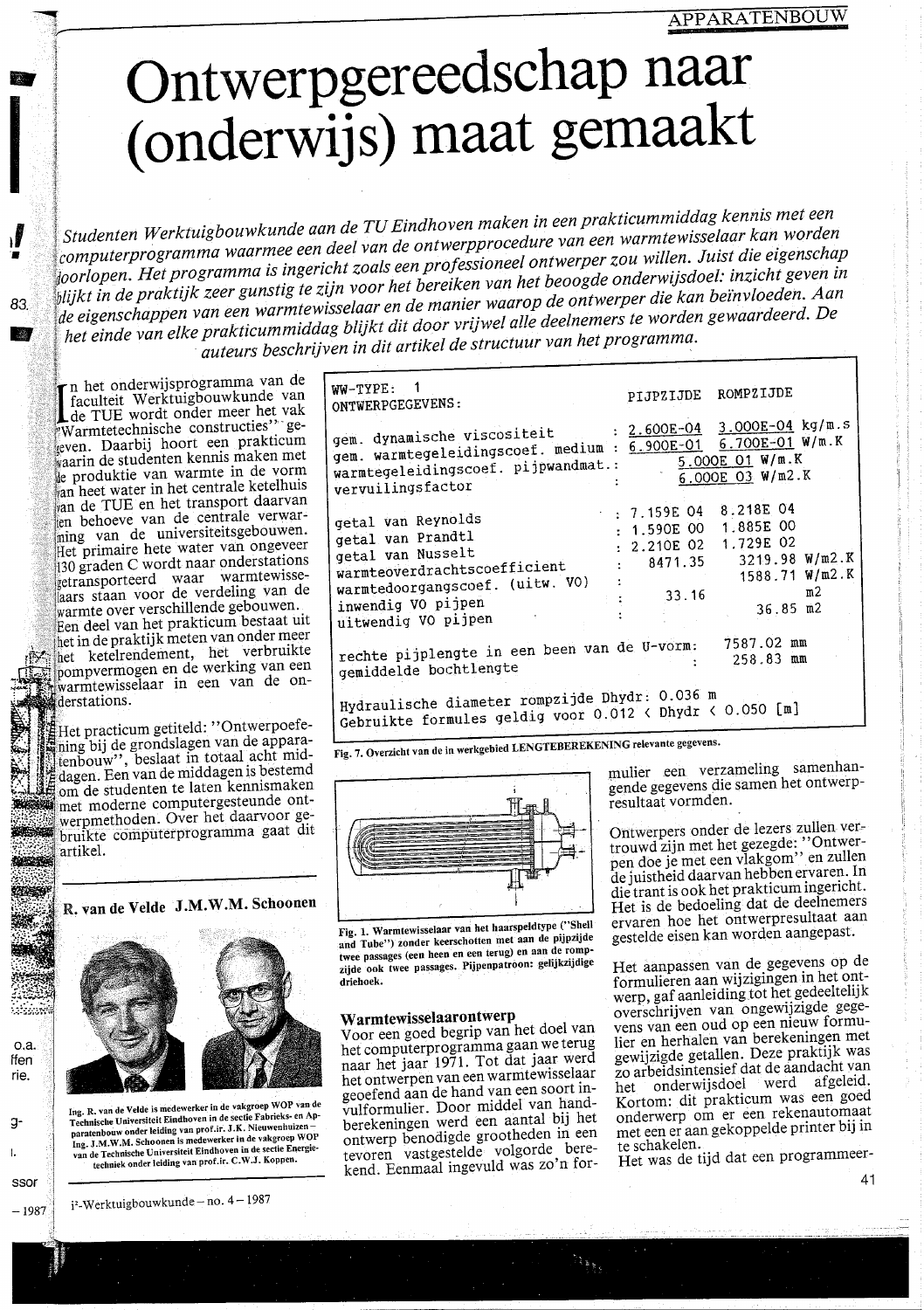#### APPARATENBOUW

bare tafelrekenmachine met 2000 programmastappen ongeveer 30.000 gulden kostte. Een dergelijk apparaat is gebruikt om de eerste versie van een hulpprogramma voor het ontwerpen van een warmtewisselaar te vervaardigen. Twee personen hebben drie maanden één à twee dagen per week besteed aan het ontwerpen, installeren en testen van het gewenste programma en het gewenste effect, het overbodig maken van oninteressant en tijdrovend werk, werd inderdaad bereikt. Echter, voor onderwijsdoeleinden kleefde aan de beschikbare, volgens huidige maatstaven primitieve, apparatuur het nadeel dat slechts twee studenten tegelijk van dit nieuwe hulpmiddel gebruik konden maken.

Het gebruik van computerfaciliteiten werd sterk gestimuleerd toen in 1980 een speciaal voor de, toen nog afdeling genoemde, faculteit der werktuigbouwkunde bestemde time-sharing computer werd geïnstalleerd. Dat is de aanleiding geweest om ons ontwerpprogramma in FORTRAN te herschrijven. Bij die gelegenheid is het tevens gemoderniseerd en uitgebreid tot de versie waarover hier verslag wordt gedaan.

#### **Het type**

Bij de inhoudelijke beschrijving van het programma wordt gerefereerd aan de te ontwerpen warmtewisselaar. (Figuur  $\pm$ 

Een cilindrische romp omhult een bundel haarspeldvormig gebogen pijpen. De pijpen zijn met hun beide uiteinden bevestigd in een pijpenplaat die de romp afsluit. De ruimte binnen de romp tussen de pijpen is toegankelijk voor het rompzijdig medium door dicht bij de pijpenplaat in de rompwand aangebrachte toe- en afvoeropeningen. Aan de pijpenplaat is een langsschot bevestigd dat de stroming van het rompzijdig medium in de langsrichting van de pijpen leidt.

De pijpenplaat is bij dit type verdeeld in twee helften; één met alle inlaatopeningen en één met alle uitlaatopeningen van de pijpen. Een ongeveer halfbolvormig deksel met daarin, door een tussenschot gescheiden, een verdeel- respectievelijk een verzamel-kamer sluit de pijpenplaat af. De ruimte binnen de pijpen is toegankelijk voor het pijpzijdig medium via een toevoeropening in de verdeelkamer en een afvoeropening in de verzamelkamer.

De functie van de warmtewisselaar is om de beide media gescheiden te hou-



Fig. 2. Bouwstenen voor het programma WWON (WarmteWisselaarONtwerp)

den en alleen warmte van het ene naar het andere over te dragen. Voor een hoog rendement is een kleine warmteweerstand gewenst die op zijn beurt voornamelijk wordt bereikt door een geschikte keuze van de vloeistofsnelheden. De ontwerper kan de vormgeving verder beïnvloeden door zijn keuze van onder meer de pijpdiameter, de pijpsteek, dat is de onderlinge hartafstand van de pijpen, en de keuze van de rompdiameter.

#### Opzet programma

Om het prakticum een zo groot mogelijk rendement te geven, is gekozen voor een opzet die ook een professioneel ontwerper zou aanspreken. Dat betekent dat de gebruiker zich ten eerste niet belemmerd mag voelen door de extra eigenschappen die wegens het gewenste onderwijsaspect zijn ingebouwd en ten tweede dat de resultaten minstens dezelfde kwaliteit moeten hebben als die welke met de gangbare handberekening werden verkregen. Het programma is beperkt tot het warmtetechnische gedeelte van het ontwerp dat toereikend is voor het beoogde onderwijsdoel. Er is voorzien in de mogelijkheid om uitbreidingen van allerlei aard toe te voegen.

#### Structuur programma

De structuur van het programma weerspiegelt de wijze waarop een warmtewisselaar wordt ontworpen. (Figuur 2.)Het verlangde ontwerp hangt altijd af van het gewenste vermogen, de soort en de hoeveelheid van de warmtedragers en de temperaturen. Het aanleveren van de met een ontwerp samenhangende onveranderlijke gegevens, is ondergebracht in het hoofdprogramma dat we de naam "Basisgegevens" hebben gegeven. Via de bijgeleverde schriftelijke toelichting wordt aan de gebrui-



 $\mathbf T$ 

Fac Va

ces

∣`on

861

 $\mathbf{t}$ 

 $\mathbf{I}$ 

St.

Ge

Sh

B/

 $\mathbf{D}\epsilon$ 

SI:

ħ٥

 $\mathbf{v}\mathbf{o}$ 

aa

 $m<sub>i</sub>$ 

laa

dit

ve:

da

be

kl:

D)

ke

w.

vа

ge

op

Ιij

te

ge

ζI

te

D,

va

va

he

do

In

€

VI

ge

ăi

яź

h٤

pι

Ŵ

Ŵ

рı

aa

bı

di

d.

 $i<sup>2</sup>$ 

Fig. 3. Schema van de samenhang der programmaonderdelen van WWON onderling, de relatie tot COIN en de bijbehorende gegevensbestanden.

ker gesuggereerd het als thuisbasis te beschouwen. Op de thuisbasis kiest de gebruiker welke activiteit hij of zij wenst aan te vangen.

Als de basisgegevens zijn geaccepteerd, is het ontwerpen van de pijpenplaat een logisch vervolg. Daartoe verplaatst de ontwerper zich in gedachten naar het<br>werkgebied ''Pijpenplaatontwerp''. In de programmatekst is dat ook een apart aangeroepen procedure die slechts toelaat de in figuur 2 genoemde grootheden 6 tot en met 13 te wijzigen. Het zijn precies alle grootheden die samen met de grootheid 1 uit Basisgegevens de met een pijpenplaat samenhangende informatie volledig vastleggen.

Als de pijpenplaat en de rompdiameter bekend zijn, kan worden overgestapt<br>naar het werkgebied "Lengteberekening". Daar wordt na het invullen van de nog benodigde grootheden 14 tot en met 16 de lengte van de warmtewisselaar vastgesteld en samen met alle relevante informatie de ontwerper ter beoordeling aangeboden. Hiermee is beschreven welk deel van de ontwerpprocedure van een warmtewisselaar het programma bestrijkt. De mogelijkheden zijn daarmee niet uitgeput, maar uitbreiding wordt slechts overwogen als dat voor het onderwijs nodig wordt bevonden.

Figuur 3 toont de structuur van het programma. Ter toelichting een beknopte beschrijving van de wijze waarop de afzonderlijke procedures met elkaar in verband staan. De eerste reactie van het programma na de start is de presentatie van de volgende tekst aan de gebruiker:

42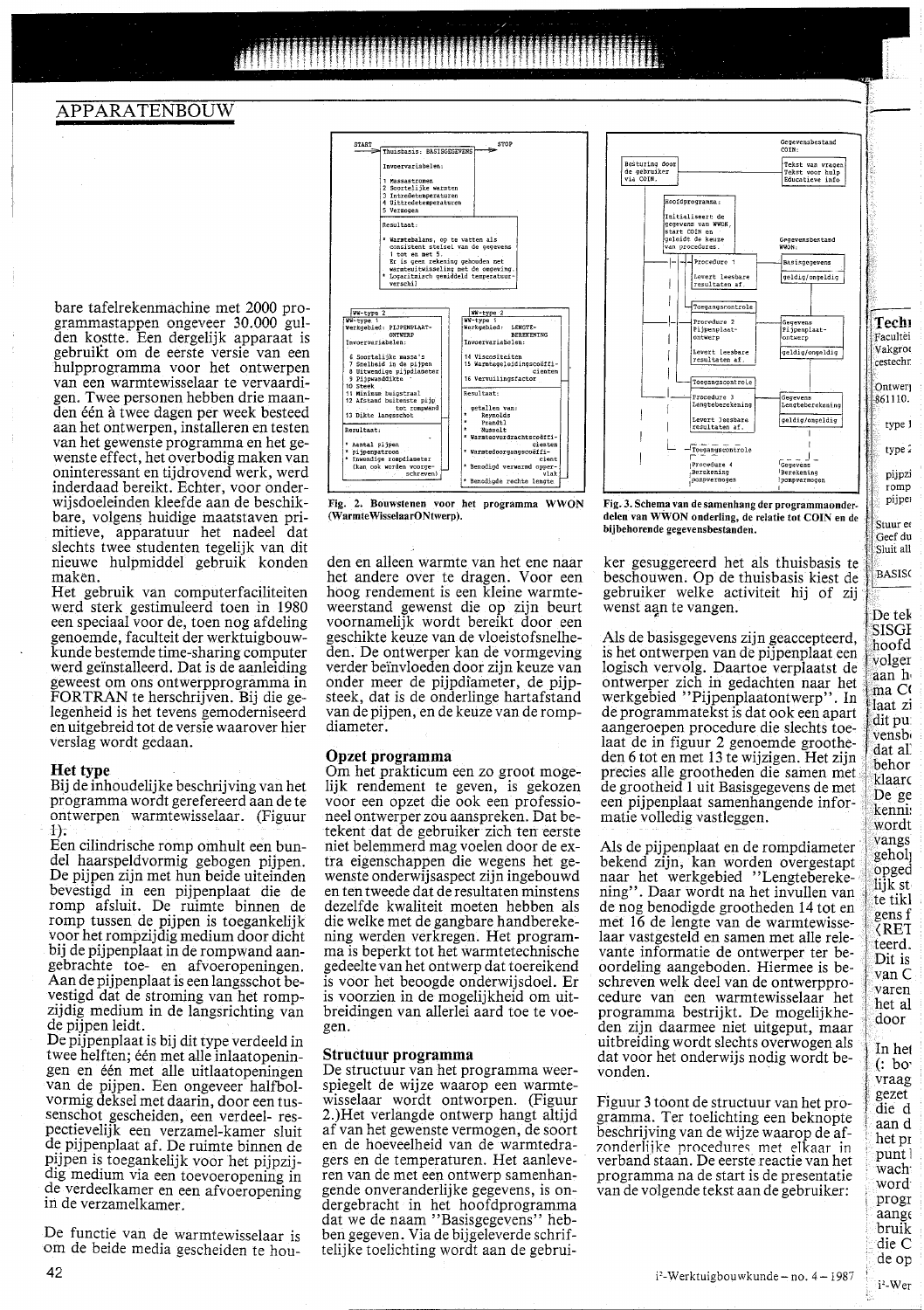Technische Universiteit Eindhoven Faculteit der Werktuigbouwkunde

Vakgroep Werktuigkundig Ontwerpen voor de Procestechnieken (WOP)

Ontwerpen van een warmtewisselaar. Versie 2.2, dd 861110.

| type 1                 | : haarspeld, "shell and tube" zon-<br>der keerschotten.                                               |
|------------------------|-------------------------------------------------------------------------------------------------------|
| type 2                 | : het daarmee verwante type met<br>twee pijpenplaten.                                                 |
| pijpzijde<br>rompzijde | : 2 passages (een heen, een terug).<br>: 2 passages (idem).<br>pijpenpatroon: gelijkzijdige driehoek. |
|                        |                                                                                                       |

Stuur een lege regel als U niet weet wat te doen. Geef dubbele punt (:) voor meer informatie. Sluit alle invoer af met een druk op (RETURN).

#### **BASISGEGEVENS>**

1der-

en de

s te

t de

erd,

een

t de

het

part

the-

met

 $1$  for  $-$ 

ieter

stapt

'eke-

van

ot en

isse-

rele-

r be-

s be-

pro-

het

ikhe-

maar

en als

It be-

: pro-

lopte

de af-

ar in

in het

ntatie

liker:

zij

빏...

De tekst tot aan het wachtwoord "BA-SISGEGEVENS)" wordt door het hoofdprogramma geproduceerd. Vervolgens is de besturing overgedragen aan het gebruikers-interface-programma COIN [1] dat met het wachtwoord laat zien dat procedure 1 actief is. Op  $\ln$ dit punt aangekomen heerst in het gegevensbestand van WWON de toestand toedat alle bij de procedures 1, 2 en hoger behorende gegevens ongeldig zijn verzijn met klaard.

De gebruiker die voor de eerste maal kennis maakt met dit programma<br>wordt geacht het advies in het aanvangsbericht op te volgen om op weg geholpen te worden. Er wordt hem niets opgedrongen, hij kan zelfs onmiddellijk stoppen door de opdracht STOP in te tikken die hij kiest uit het menu volgens figuur 4 dat hem na een druk op de (RETURN) toets wordt gepresenteerd.

Dit is voor de gebruiker het "gezicht" van COIN. COIN veronderstelt een ervaren gebruiker die het menu kent en het alleen wil zien als hij er om vraagt door (RETURN) te geven.

In het voorbeeld heeft de dubbele punt (: boven de H) de betekenis van een vraag om hulp die via COIN wordt omgezet in het presenteren van informatie die de programmeur heeft aangepast aan de plaats waar de gebruiker zich in het programma bevindt. Als de dubbele punt bijvoorbeeld wordt ingetikt na het wachtwoord "BASISGEGEVENS)" wordt de opbouw en de werking van het programma gepresenteerd en wordt aangegeven welke actie er van de gebruiker wordt verwacht. Een gebruiker die COIN nog niet kent wordt daar na de opdracht HELP over ingelicht.

Het ontwerpproces start na de opdracht NIEUWE INVOERGEGEVENS die blijkens het menu mag worden afgekort tot N. Als de gebruiker de daar op volgende serie vragen juist beantwoordt, ontstaat in het gedeelte Basisgegevens van het WWON-gegevensbestand een consistent stelsel gegevens. Die gegevens worden ook direct op de terminal weergegeven. Het bijbehorende "ongeldig" signaal wordt naar waarheid in 'geldig'' veranderd.

Als de gebruiker besluit om de pijpenplaat te gaan ontwerpen kiest hij uit het menu de opdracht P waarmee hij in feite opdracht geeft om te worden verplaatst naar procedure 2. De toegangscontroles van de procedures 2 en 3<br>testen het "geldig" signaal van de hiërarchisch een niveau lagere procedures 1 respectievelijk 2.

De suggestie dat de gebruiker zich in een ander werkgebied bevindt wordt ondersteund door de bij de werkgebieden behorende wachtwoorden  $"PII$  $en$ "LENGTE-BEREKENING)" die telkens verschijnen als er een opdracht van hem wordt verwacht.

Kenmerkend is dat de procedures alle gegevens mogen lezen, maar alleen hun eigen gegevens, en de geldig/ongeldig<br>signalen van hiërarchisch hogere bestand-onderdelen, mogen veranderen.

## Weergave ontwerpresultaat

Naarmate het ontwerp vordert krijgt de gebruiker de resultaten onmiddellijk nadat ze beschikbaar zijn gepresenteerd in hoogstens 22 regels tekst zodat ze op elk standaard video scherm passen. De resterende twee regels zijn nodig voor meldingen aan de gebruiker over de programma-omgeving.

Alle gegevens en resultaten kunnen per werkgebied worden "doorgebladerd". Als de gebruiker de gegevens in een gegevensbestand met ongeldige resultaten inspecteert worden hem geen berekeningsresultaten getoond, maar krijgt hij alleen de aanwezige invoergegevens gepresenteerd met de mededeling dat er nog geen berekening mee is uitgevoerd.

De figuren 5, 6, 6a en 7 tonen de<br>resultaten-overzichten van "Basisgegevens", "Pijpenplaatontwerp" en<br>"Lengteberekening". De onderstreep-<br>te getallen zijn door de ontwerper inge-

voerd, alle andere zijn berekende waarden.

De snelheid in de pijpen is onderstreept weergegeven alsof de ontwerper die heeft ingevoerd. In werkelijkheid is een rond getal als richtwaarde gegeven en is het getal dat er staat berekend op grond van het aantal pijpen dat binnen de romp past. De weg die tot dit resultaat leidt is als volgt:

- 1. De ontwerper specificeert een richtwaarde voor de gewenste snelheid in de pijpen.
- 2. Het programma berekent het daarbij behorende aantal pijpen, rondt dat af op een geheel getal en bepaalt de rompdiameter waar dat aantal in onder te brengen is.
- 3. De ontwerper gebruikt de afgeleverde rompdiameter als richtwaarde voor de keuze van een technisch verantwoorde maat.
- 4. Het programma berekent voor de gekozen diameter het pijpenpatroon dat de meeste pijpen binnen die diameter heeft.
- 5. De snelheden in en om de pijpen worden opnieuw berekend.

#### Ontwerpactiviteiten

Een programma waarmee gemakkelijk veranderingen in een gedeeltelijk gevorderd, of in een compleet ontwerp kunnen worden aangebracht, maakt op een<br>ontwerper een prettige indruk. Het werkt dan zelfs uitnodigend om het effect van een verandering te onderzoeken omdat hij niet tegen het werk opziet zoals voorheen met de handberekeningen het geval was.

In elk van de drie procedures kan het effect van wijzigingen worden bestudeerd. Een procedure die een wijziging aanbrengt in het erbij behorende gegevensbestand maakt de "geldig" signa-<br>len in alle hiërarchisch hogere bestanden "ongeldig". De overige aanwezige<br>gegevens blijven ongewijzigd. Dit mechanisme maakt ten eerste dat de gebruiker beschermd wordt tegen onjuiste gevolgtrekkingen en ten tweede dat alle reeds ingetikte gegevens behouden blijven. De gebruiker moet bewust de hogere procedures in de juiste volgorde doorlopen om de te berekenen resultaten weer in geldige toestand te brengen. De bestaande invoergegevens kunnen bij die actie op zeer eenvoudige wijze opnieuw worden gebruikt.

**Ondersteuning door COIN** 

COIN is een krachtig hulpmiddel om 43

 $\therefore$  we alter inhour when de = no. 4 – 1987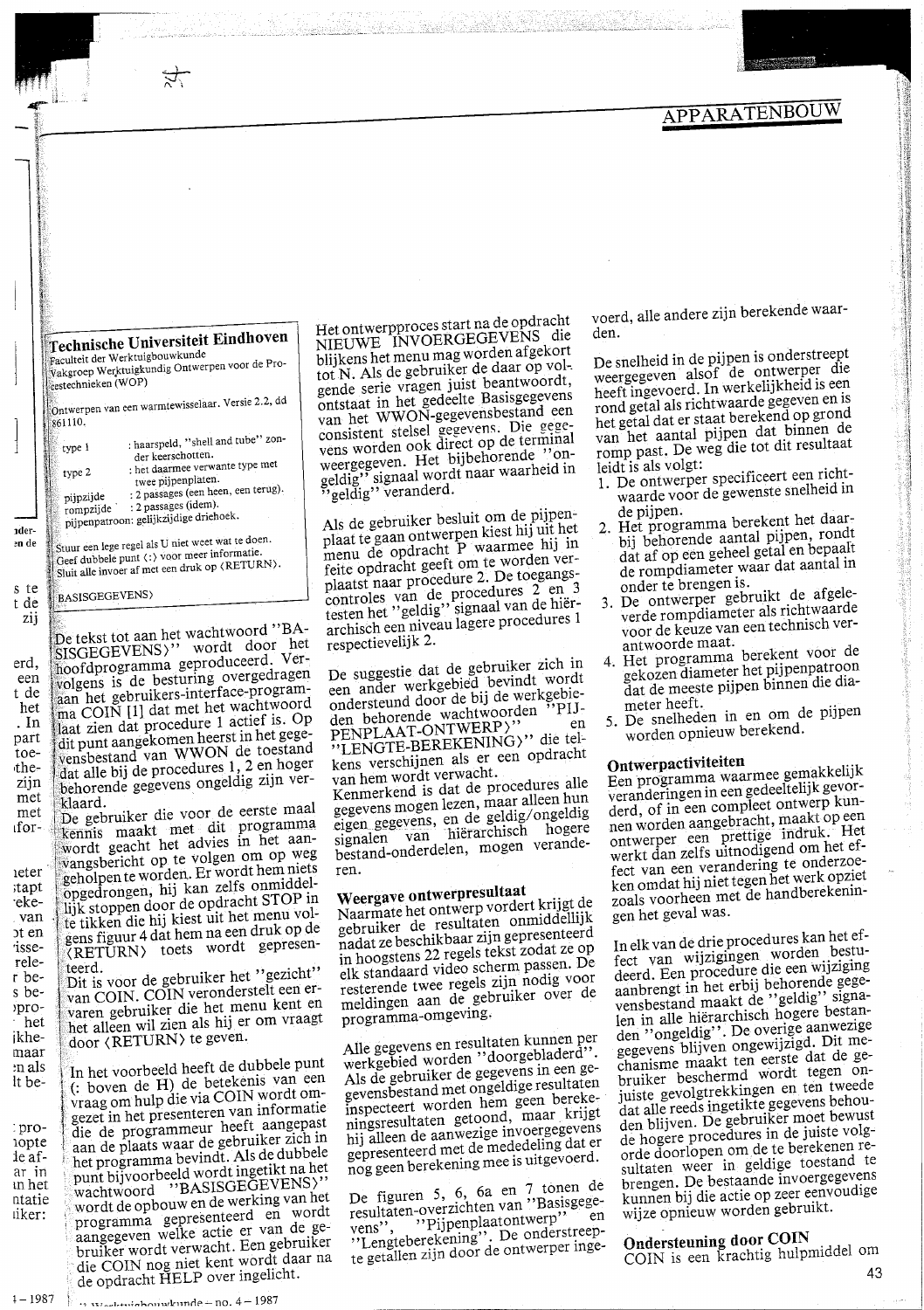### APPARATENBOUW

ontwerpactiviteiten te ondersteunen. Het beste laten we dat zien aan de hand van een voorbeeld. Stel dat de gegevens van WWON tot en met Lengteberekening geldig zijn en dat de gebruiker, die zich in het werkgebied LENGTEBE-REKENING bevindt, het effect wil zien van het vergroten van de rompdiameter.

Het videoscherm van de terminal toont:  $LENGTE - BEREKENING$  – en na een druk op (RETURN) verschijnt het menu. Om het voorbeeld kort te houden laten we zien hoe de teksten op de terminal verschijnen waarbij de invoer die de gebruiker geeft door cursivering wordt onderscheiden van de andere tekst. Voor de rust in het tekstbeeld laten we de aanduiding van (RETURN) weg na alle niet-lege invoer-regels.<br>LENG1E-BEREKENING>

 $\langle RETURN\rangle$ 

- T TERUG-NAAR-BASISGE-**GEVENS**
- PIJPENPLAATONTWERP  $\mathbf{P}$
- NIEUWE-INVOERGEGE-N المناز **VENS**
- $\circ$ OVERZICHT-GEGEVENS
- VERANDER-INVOERGEGE-V **VENS**
- $KEUZE-VAN-TYPE-$ K WARMTEWISSELAAR
- $I -$ **INFORMATIE-OVER-**
- STOFEIGENSCHAPPEN
- $F FORMULES$

 $LENGTE - BEREKENING$ )  $P$  $WW - TYPE: 1$ PIJPENPLAAT-ONTWERP><RE-TURN)

- T TERUG-NAAR-BASISGE-**GEVENS**
- LENGTEBEREKENING  $L -$
- ${\bf N}$  $\overline{\phantom{a}}$ NIEUWE-INVOERGEGE-VENS
- O OVERZICHT-GEGEVENS
- VERANDER-INVOERGEGEv VENS
- S SCHETS-PIJPENPATROON
- $K KEUZE VAN TYPE -$ WARMTEWISSELAAR

PIJPENPLAAT-ONTWERP)V  $WW-TYPE:1$ VERANDER>*\RETURN*>

- $\overline{P}$ - PIJPENPATROON
- D - DIAMETER-ROMP
- SNELHEID IN PIJPEN S  $SMP - SMP - SOORTELIJKE -$
- MASSA-PIJPZIJDE  $SMR - SMR - SOORTELIJKE -$
- MASSA-ROMPZIJDE

#### $VERANDER$ )D

inwendige rompdiameter in mm (350.): 375

Een eigenschap van COIN is dat tussen haakjes bij een vraag een suggestie voor een antwoord wordt gegeven. In dit voorbeeld is het de heersende oude

waarde van de rompdiameter. De gebruiker hoeft om die waarde over te nemen slechts (RETURN) te geven. In dit voorbeeld is dat niet gedaan, maar is een nieuwe waarde ingevoerd. Het resultaat van die actie ziet er als volgt uit:

lei aard. Ten eerste het oorspronkelijke doel van het prakticum: inzicht verschaffen in de eigenschappen van een warmtewisselaar en de manier waarop een ontwerper die kan beïnvloeden. Ten tweede datgene wat door middel

 $\,$  N

K

p

L

SI

BA

ig. 4

BA

ma

 $SO$ 

ά'n

บบ่ ka

Te

fig. 5

**WV** 

ON

Ma

.Sc

Vc

 $Sn$ 

Ui

 $P<sub>1</sub>$ 

Mi

Mi Aa

Ir

Mi

Fig. t

WV

Πi

Pi

 $M<sub>1</sub>$ 

Mi

Αċ

Ιr

M)

Fig. 6

Dit b

 $\operatorname{Op}$ 

dat

dit

afw

gem

100

| Ontwerpgegevens Pijpzijde Rompzijde                               |                      |                           |                               |              |
|-------------------------------------------------------------------|----------------------|---------------------------|-------------------------------|--------------|
| Massastroom                                                       |                      | 10.0000                   | $20.0000 \text{ kg/s}$        |              |
| Soortelijke massa                                                 |                      | 950.0000                  | 962.0000 kg/m <sup>3</sup>    |              |
| Volumestroom                                                      |                      | 0.0105                    | $0.0208 \text{ m}^3/\text{s}$ |              |
| Snelheid                                                          | $\ddot{\phantom{0}}$ | 0.9401                    | $0.6130 \text{ m/s}$          |              |
| Uitw. pijpdiameter                                                |                      | : 20.00 mm, pijpwanddikte |                               | $: 1.00$ mm  |
| Pijpsteek                                                         |                      | $: 30.00$ mm              |                               |              |
| Minimum buigstraal                                                |                      |                           | : 40.00 mm, dikte langschot   | $: 40.00$ mm |
| Minimaal toegelaten afstand hart pijp - rompwand                  |                      |                           |                               | $: 20.00$ mm |
| Aantal pijpen                                                     |                      | 44                        |                               |              |
| Inwendige rompdiameter                                            |                      |                           | $:375.00$ mm                  |              |
| Minimum diameter voor<br>$WW - TYPE: 1$<br>PIJPENPLAAT - ONTWERP> |                      | 44 pijpen                 | $:367.74$ mm.                 |              |
|                                                                   |                      |                           |                               |              |

De pijpenplaatgegevens zijn nu opnieuw geldig maar wegens de wijziging in procedure 2 zijn die van Lengteberekening ongeldig geworden. De gebruiker kan gebruik maken van de eigenschap van COIN dat hij opdrachten en antwoorden op vragen vooruit mag intikken. Stel dat hij achter<br>het wachtwoord PIJPENPLAAT – ONTWERP intikt: L O, als afkorting<br>voor LENGTEBEREKENING OVERZICHT dan krijgt hij het volgende beeld:

| Ontwerpgegevens                                                                                                                                                                |               | : Pijpzijde Rompzijde                            |                 |  |
|--------------------------------------------------------------------------------------------------------------------------------------------------------------------------------|---------------|--------------------------------------------------|-----------------|--|
| gem. dynamische viscositeit<br>gem. warmtegeleidingscoef. medium: 6.900E-01                                                                                                    | $: 2.600E-04$ | 3.000E-04 kg/m.s<br>6.700E-01 W/m.K              |                 |  |
| warmtegeleidingscoef.pijpwandmat.:<br>vervuilingsfactor                                                                                                                        |               | 5.000E 01 W/m.K<br>6.000E 03 W/m <sup>2</sup> .K |                 |  |
| Bovenstaande gegevens zijn aanwezig.<br>Er is nog geen lengteberekening mee uitgevoerd.<br>Deze of nieuwe gegevens verwerken gebeurt na de opdracht:<br>NIEUWE-INVOERGEGEVENS. |               |                                                  |                 |  |
| Alle aanwezige gegevens overnemen kan snel met: N onmiddellijk gevolgd                                                                                                         |               |                                                  | door puntkomma. |  |
| $WW - TYPE: 1$                                                                                                                                                                 |               |                                                  |                 |  |

LENGTE-BEREKENING>

Uitvoering van de laatste aangegeven mogelijkheid levert onmiddellijk een nieuw overzicht overeenkomstig figuur 7 op met de oude gegevens maar met nieuw berekende resultaten.

Een van de sterke punten van COIN is de mogelijkheid een rij opdrachten en antwoorden vooruit in te tikken. Het beschreven voorbeeld toont hoe een beginnende gebruiker vooruit geholpen wordt. Een ervaren gebruiker neemt een kortere weg naar het doel; de nieuw uit te rekenen lengte, als volgt:

 $LENGTE-BEREKENING$ ) P  $V$  D  $375 L N;$ 

en krijgt direct een nieuw overzicht vertoond met de nieuwe lengte en de daarbij behorende relevante grootheden. De prakticumdeelnemers hebben dit snel door en maken er dankbaar gebruik van.

#### Onderwijsaspecten

De onderwijsaspecten zijn van tweeër-

van de computerondersteuning mogelijk is geworden: het per student overzichtelijk aanbieden van leerzame informatie op het moment dat hij daar behoefte aan heeft. Dit laatste ontstaat enerzijds doordat in korte tijd meerdere ontwerpresultaten kunnen worden vergeleken en anderzijds doordat met COIN effectieve hulp kan worden geboden. Als bijvoorbeeld de student de vraag voorgelegd krijgt:

viscositeit pijpzijdig medium in kg/m.s  $(1.0E-3):$ 

kan hij als antwoord de dubbele punt intikken en krijgt dan met bronvermelding een lijstje met voor verschillende stoffen de viscositeit bij verschillende temperaturen in de juiste eenheden vertoond. Hij krijgt daardoor een indruk van de grootte van de gevraagde waarde en de temperatuurafhankelijkheid daarvan.